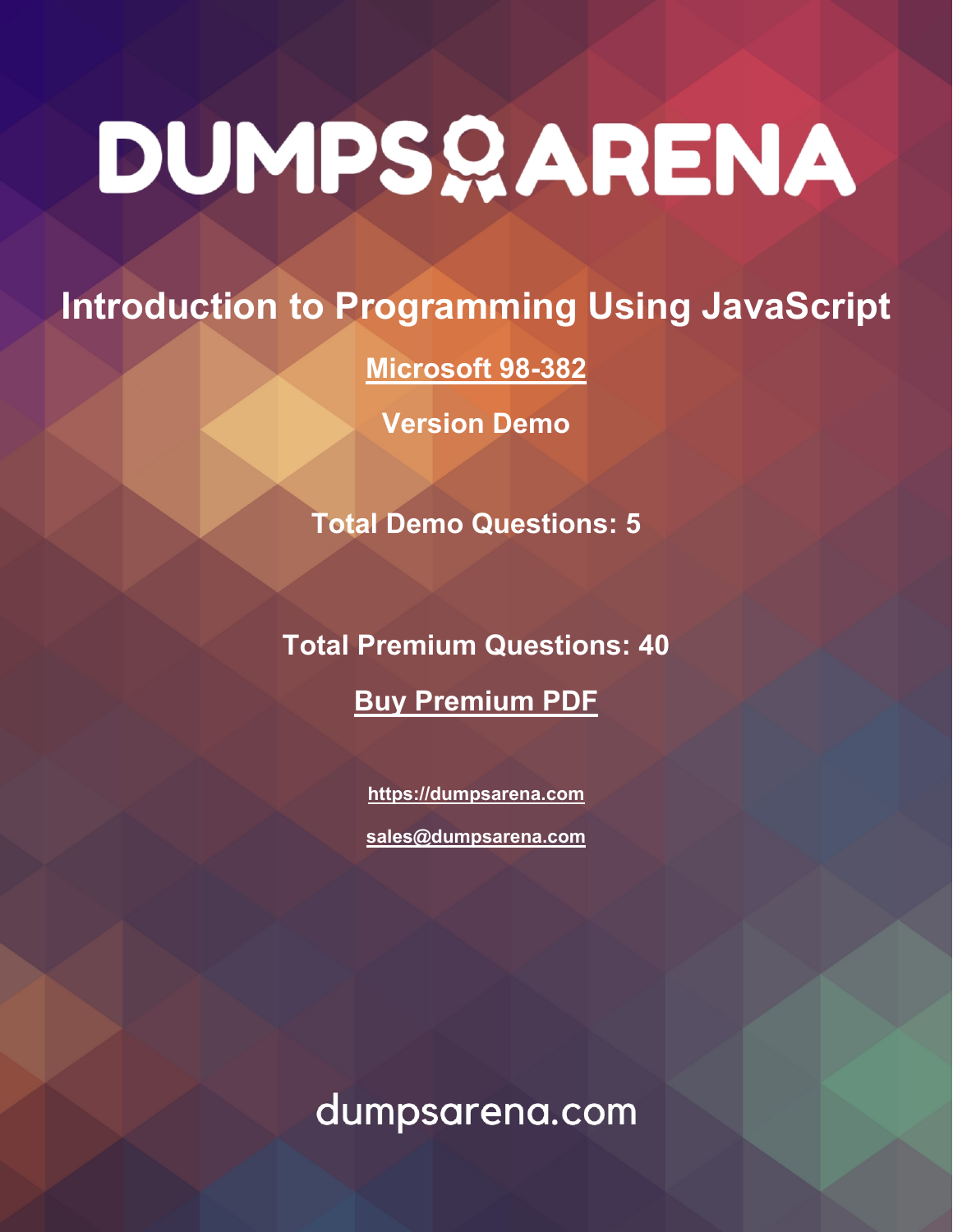

### **QUESTION NO: 1 - (HOTSPOT)**

### HOTSPOT

Your instructor has asked you to write a program that uses simple rules to help determine if a person should take the train, drive their car, or ride a bike, depending on the conditions of the weather and the amount of gas in the car's tank.

The program has the following requirements:

- $\blacktriangleright$  When the temperature is above 65 degrees and it is not raining, the person should be told to ride their bike.
- When it is raining, the person should be told to drive their car.
- If their car has half a tank of gas or less, they should be told to take the train.

How should you complete the code? To answer, select the appropriate code segments in the answer area.

### **Hot Area:**



temperatu م-> 65

| 8181 |  |
|------|--|
|      |  |
|      |  |
|      |  |
|      |  |

1

advice "Ride Bike";

else if(fuelTank

| 8.8 |  |
|-----|--|
|     |  |

advi irai

|  | dvice = "Drive your car"; |  |  |
|--|---------------------------|--|--|
|  |                           |  |  |

а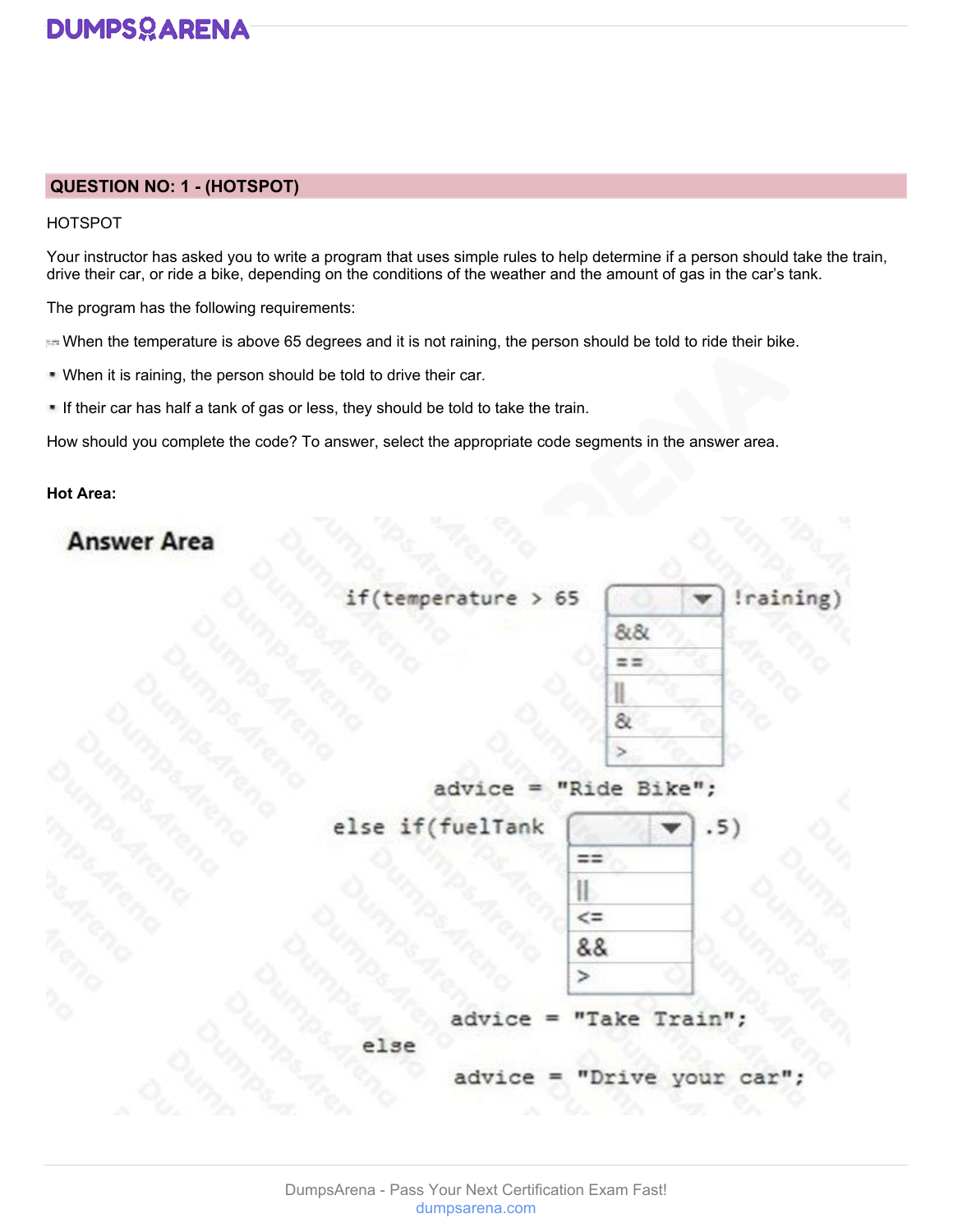### **ANSWER:**



65 at ⋗



advice "Ride Bike";

else if(fuelTank

ã

| 88 |  |
|----|--|
|    |  |

$$
idvice = "Take Train";
$$

advice ou C

### **Explanation:**

References: https://www.w3schools.com/jsref/jsref\_operators.asp

### **QUESTION NO: 2**

You are writing an engineering application. You need to create a function that will round numbers to 3 or more decimal places.

You need to create a function that receives the following two parameters:

- The value parameter is the number to be formatted
- The digits parameter is the number of digits to display The function must return the value with the number of digits specified.

Which function should you use?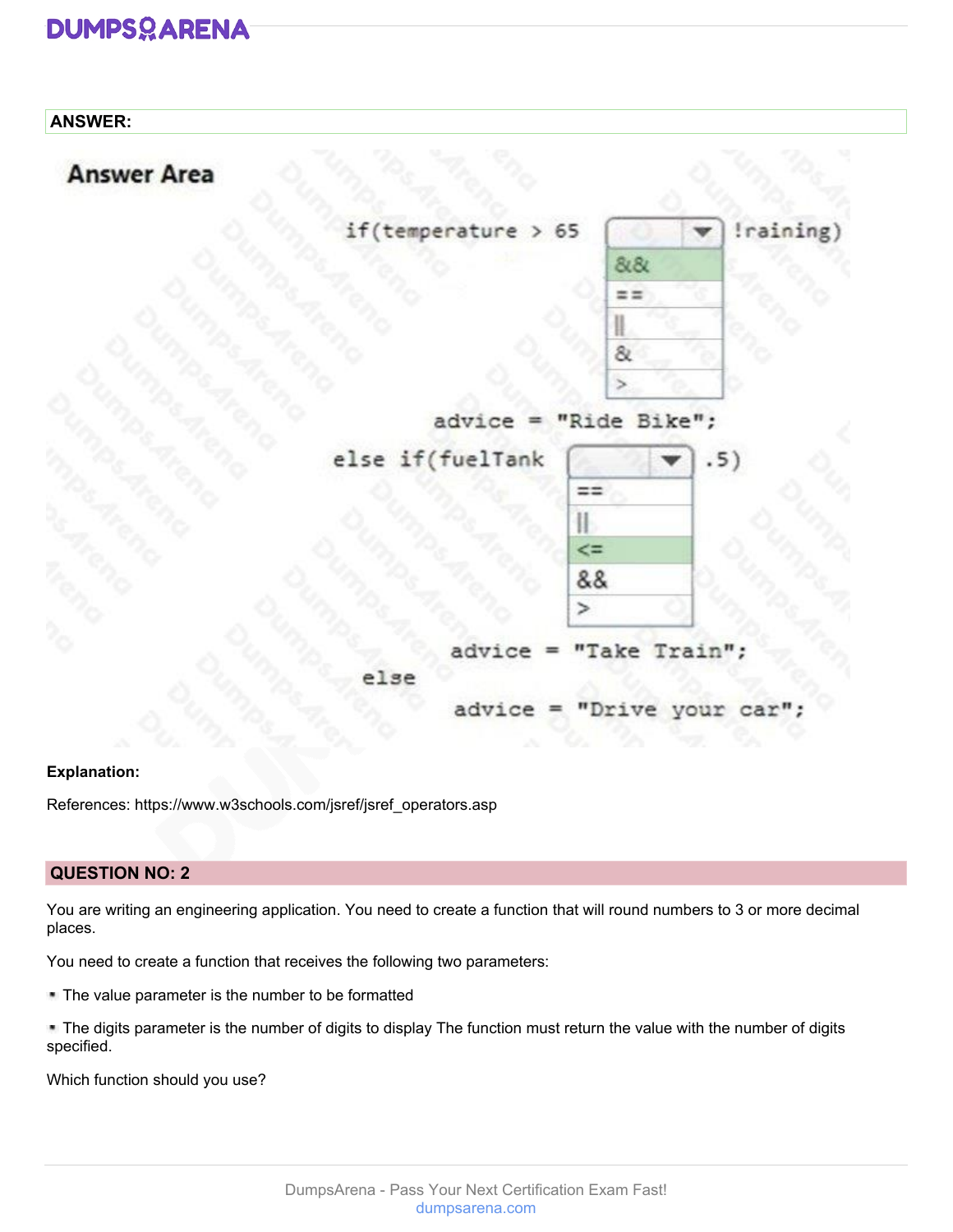

- **A.** Option A
- **B.** Option B
- **C.** Option C
- **D.** Option D

### **ANSWER: C**

### **Explanation:**

References: https://www.w3schools.com/jsref/jsref\_tofixed.asp

### **QUESTION NO: 3 - (DRAG DROP)**

### DRAG DROP

You are creating a web page with a script. The script will insert the window's location inside the page's input element.

How should you complete the code? To answer, drag the appropriate code segment to the correct locations. Each code segment may be used once, more than once, or not at all. You may need to drag the split bar between panes or scroll to view content.

### **Select and Place:**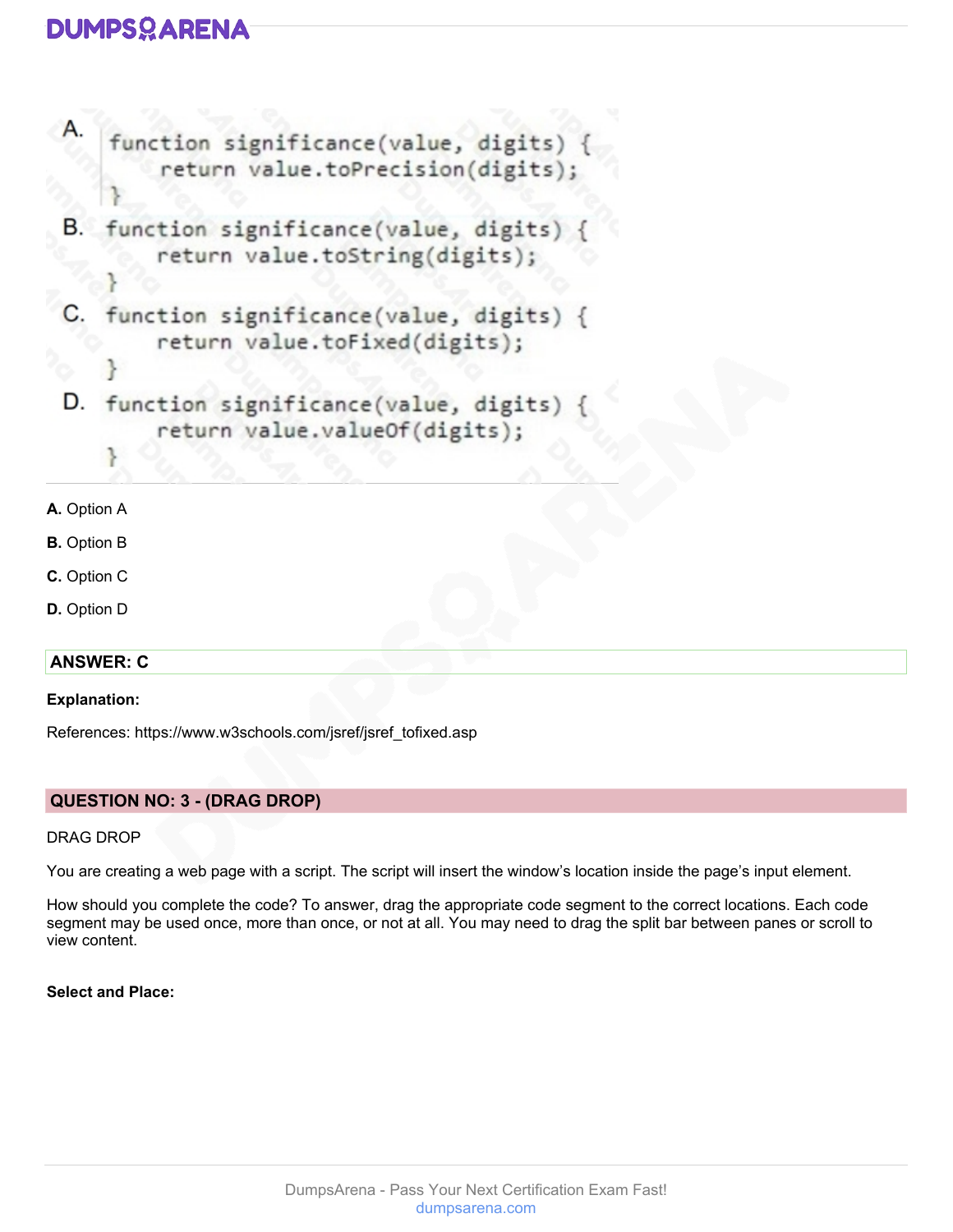| <b>Code Segments</b> | <b>Answer Area</b>                                                                                                                                                                      |
|----------------------|-----------------------------------------------------------------------------------------------------------------------------------------------------------------------------------------|
| window               | html                                                                                                                                                                                    |
| location             | <html></html>                                                                                                                                                                           |
|                      | <body></body>                                                                                                                                                                           |
| document             |                                                                                                                                                                                         |
| getElementById       | <input id="url" type="input"/>                                                                                                                                                          |
|                      | <script></th></tr><tr><th></th><th><math>("url")</math>.value =<br>.href;<br><math display="inline">\sim</math></th></tr><tr><th></th><th>becomes recovered to the control<br></script> |
|                      |                                                                                                                                                                                         |
|                      |                                                                                                                                                                                         |
| A                    | JS.                                                                                                                                                                                     |
|                      |                                                                                                                                                                                         |
| <b>ANSWER:</b>       |                                                                                                                                                                                         |
|                      | <b>CONTRACTOR</b>                                                                                                                                                                       |
| <b>Code Segments</b> | <b>Answer Area</b>                                                                                                                                                                      |
|                      |                                                                                                                                                                                         |
|                      | html                                                                                                                                                                                    |
|                      | <html></html>                                                                                                                                                                           |
|                      | <body></body>                                                                                                                                                                           |
|                      | <input id="url" type="input"/>                                                                                                                                                          |
|                      |                                                                                                                                                                                         |
|                      | conters                                                                                                                                                                                 |

|  | document | getElementById | $("ur1")$ .value = $ $ window |  | location | $.$ href; |
|--|----------|----------------|-------------------------------|--|----------|-----------|
|  |          |                |                               |  |          |           |
|  |          |                |                               |  |          |           |
|  |          |                |                               |  |          |           |

### **Explanation:**

References: https://www.w3schools.com/js/js\_window\_location.asp

### **QUESTION NO: 4**

You are creating a dynamic HTML page by using JavaScript.

Your page has an image of the sun. When the user's mouse pointer moves across the image of the sun, the image should change to the image of the moon. When the user's mouse pointer is no longer over the image should change back to the image of the sun.

You need to write the code for the image swap.

Which two events must you program for? (Choose two.)

- **A.** onmouseup
- **B.** onmouseout
- **C.** onmosedown
- **D.** onmouseover
- **E.** onmouseenter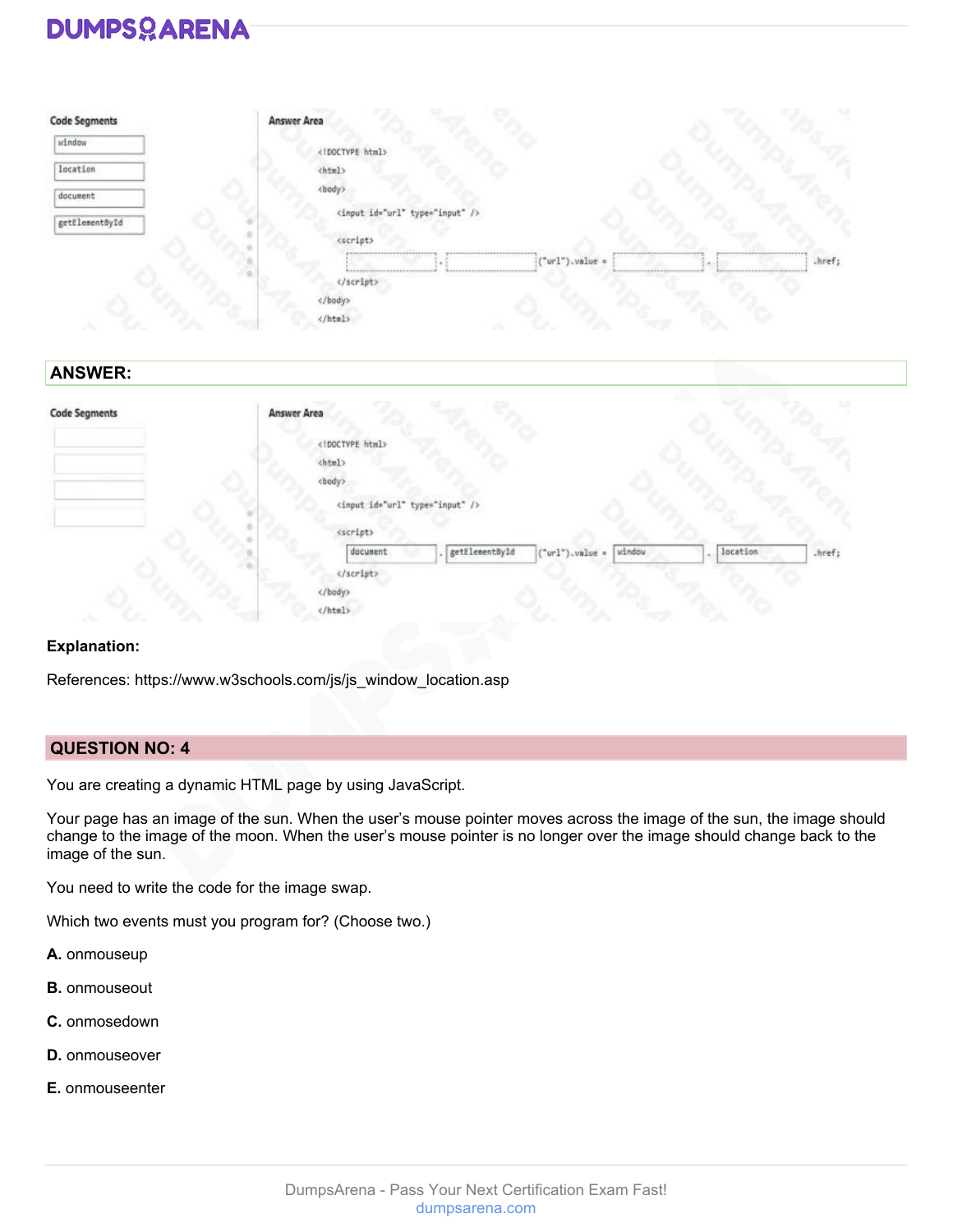### **ANSWER: B D**

### **Explanation:**

References: References: https://www.w3schools.com/jsref/dom\_obj\_event.asp

### **QUESTION NO: 5 - (HOTSPOT)**

### HOTSPOT

You are creating a calendar application. You need to ensure that the code works correctly for all months of the year.

How should you complete the code? To answer, select the appropriate options in the answer area.

NOTE: Each correct selection is worth one point.

### **Hot Area:**

### **Answer Area**

var daysInMonth;

var month;

```
month = new Date().getMonth();
```

| switch (month) |  |
|----------------|--|
| case (month)   |  |
| break          |  |

case 1:

daysInMonth = 28; // for February, ignore leap years

| case 3:  | break;              |
|----------|---------------------|
|          | continue;           |
| case 5:  | while (month);      |
| case 8:  |                     |
| case 10: | $daysInMonth = 30;$ |
|          | break;              |
|          | continue;           |
|          | while (month);      |

### **ANSWER:**